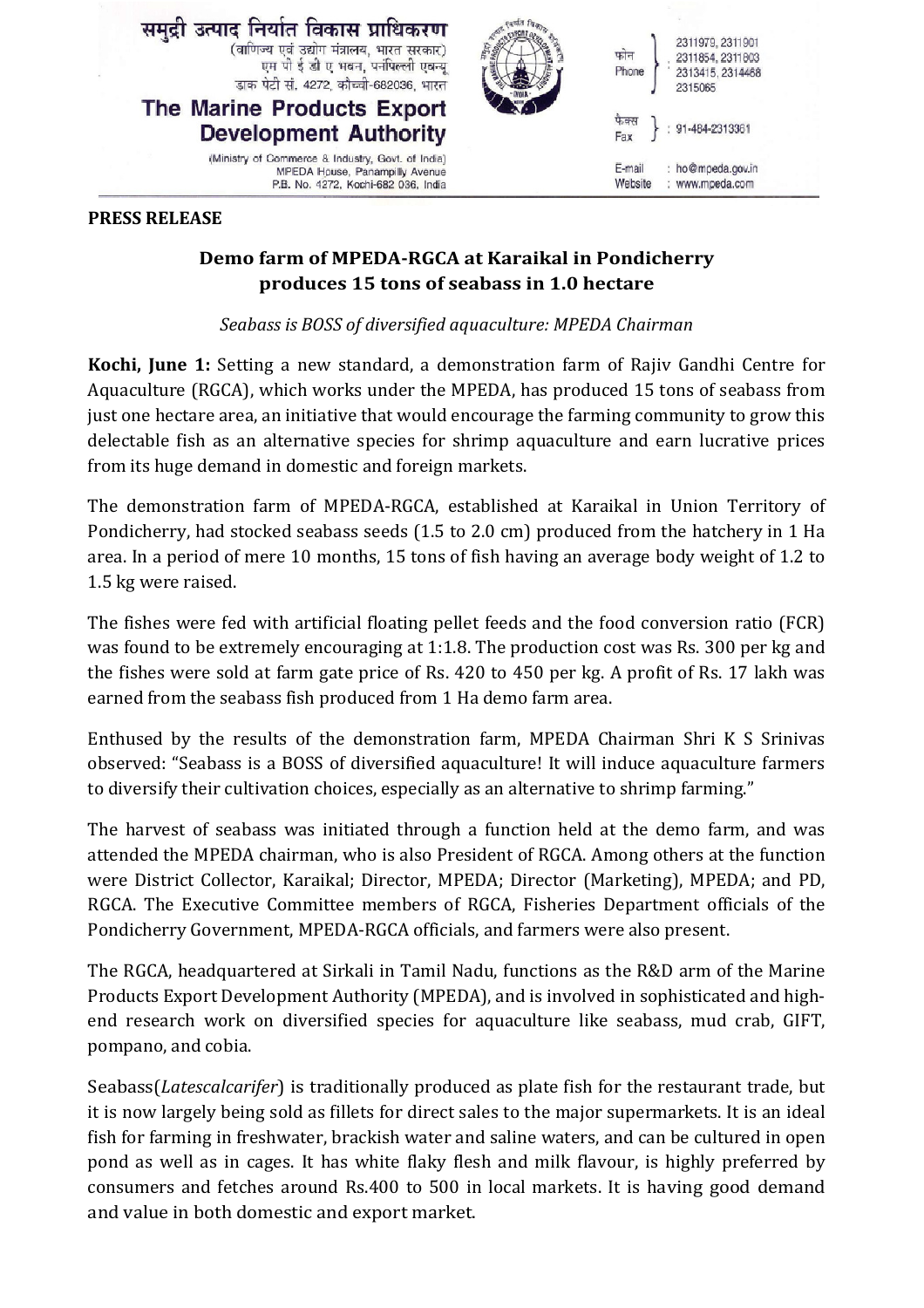

RGCA is operating a three million fry/fingerlings capacity state-of the art seabass hatchery at Thoduvai in Tamil Nadu's Nagapattinam district, and this is the first of its kind in India. So far 18 million seeds have been produced and supplied to the farming community across the countryas an alternative species for shrimp aquaculture.

For farmers in the east coast of the country, especially those in Kerala, the Seabass seeds from the RGCA hatchery in Tamil Nadu are brought and reared to fingerlings in MPEDA-RGCA Multispecies Aquaculture complex ( MAC), Vallarpadam and supplied to the farming community at affordable cost.

**ENDS**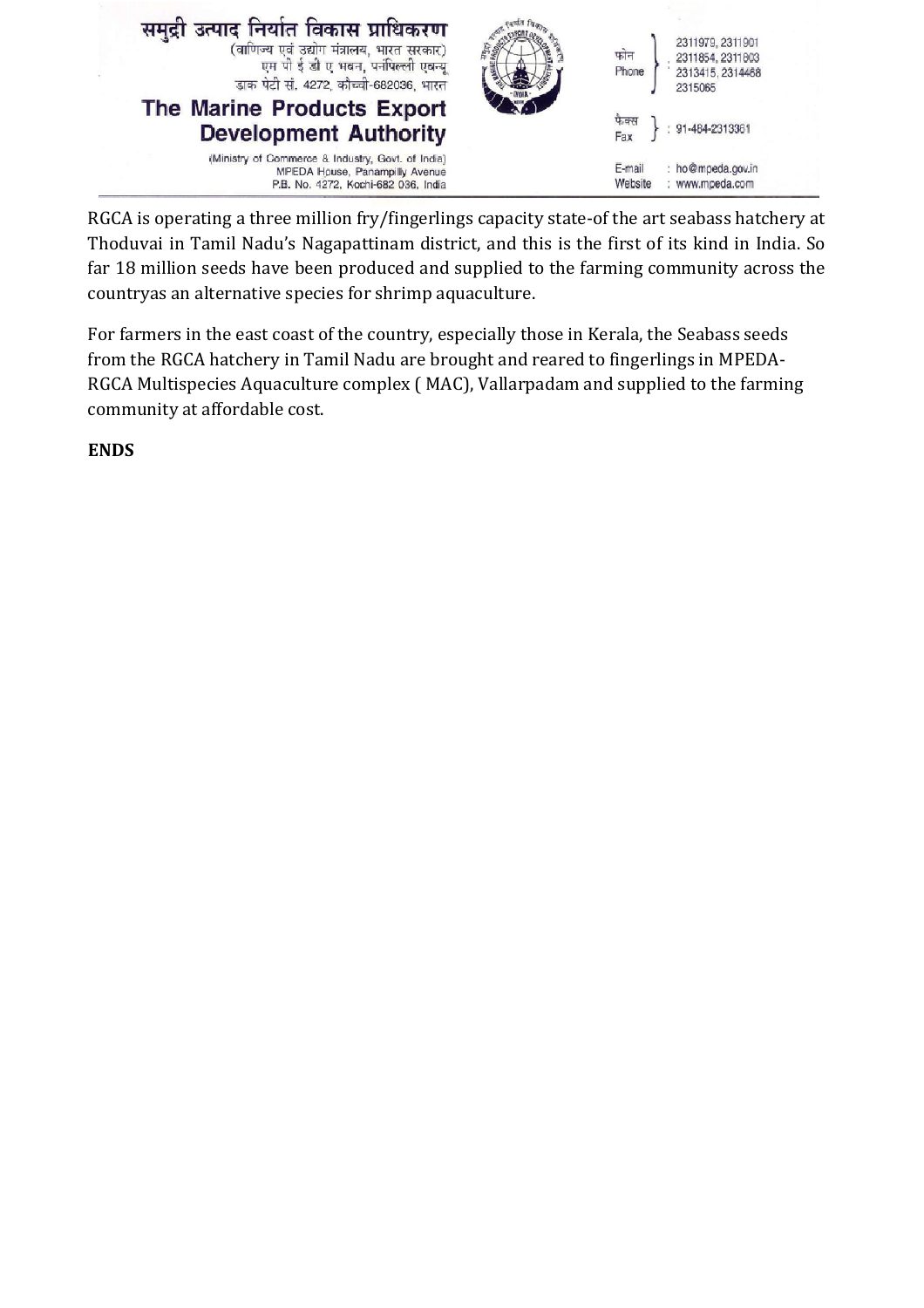| समुद्री उत्पाद निर्यात विकास प्राधिकरण<br>(वाणिज्य एवं उद्योग मंत्रालय, भारत सरकार)<br>एम पी ई डी ए भवन, पनंपिल्ली एवन्यू<br>डाक पेटी सं. 4272, कौच्ची-682036, भारत<br>The Marine Products Export<br><b>Development Authority</b> | 2311979, 2311901<br>फोन<br>2311854, 2311803<br>Phone<br>2313415, 2314468<br>2315065<br>फकस<br>91-484-2313361<br>Fax |  |
|-----------------------------------------------------------------------------------------------------------------------------------------------------------------------------------------------------------------------------------|---------------------------------------------------------------------------------------------------------------------|--|
| (Ministry of Commerce & Industry, Govt. of India)<br>MPEDA House, Panampilly Avenue<br>P.B. No. 4272, Kochi-682 036, India                                                                                                        | : ho@mpeda.gov.in<br>E-mail<br>: www.mpeda.com<br>Website                                                           |  |

01.06.2020

പത്രക്കുറിപ്പ്

## ഒരു ഹെക്ടറിൽ നിന്നും 15 ടൺ കാളാഞ്ചി ഉത്പാദിപ്പിച്ച് പുതുച്ചേരിയിൽ എംപിഇഡിഎ–ആർജിസിഎ പ്രദർശനഫാം

കൊച്ചി; സമുദ്രോത്പന്ന കയറ്റുമതി വികസന അതോറിറ്റിയുടെ കീഴിലുള്ള രാജീവ് ഗാന്ധി സെന്റർ ഫോർ അക്വാകൾച്ചർ പുതുച്ചേരിയിലുള്ള പ്രദർശനഫാമിൽ ഒരു ഹെക്ടറിൽ നിന്നും 15 ടൺ കാളാഞ്ചി മൽസ്യം ഉത്പാദിപ്പിച്ച് റെക്കോഡ് നേട്ടം കൈവരിച്ചു.

ആഭ്യന്തരവിപണിയിലും വിദേശവിപണിയിലും ഒരുപോലെ ആവശ്യക്കാരുള്ള കാളാഞ്ചി മൽസ്യകൃഷിയുടെ ഈ നേട്ടം ചെമ്മീൻ ഇതര മൽസ്യഇനങ്ങൾ വളർത്താൻ കർഷകർക്ക് പ്രചോദനം നൽകുന്നതാണ്. ഏതാണ്ട് രണ്ട് സെന്റിമീറ്റർ വലിപ്പമുള്ള കാളാഞ്ചി കുഞ്ഞുങ്ങളെ പത്ത് മാസം കൊണ്ട് 1.2 മുതൽ 1.5 കിലോ വരെ തൂക്കമുള്ള മൽസ്യങ്ങളാക്കിയാണ് വിളവെടുപ്പ് നടത്തിയത്.

ഒരു കിലോ മൽസ്യം ഉത്പാദിപ്പിക്കാൻ ഏകദേശം 1.8 കിലോ ഫ്ളോട്ടിങ് പെല്ലറ്റ് തീറ്റ ഉപയോഗിച്ചു. ഒരു കിലോ മത്സ്യത്തിനു മുന്നൂറു രൂപയാണ് ഉത്പാദനചിലവ് വന്നത്. ഇപ്രകാരം ഉത്പാദിപ്പിച്ച മത്സ്യങ്ങളെ കിലോയ്ക്ക് 420 മുതൽ 450 രൂപവരെയുള്ള വിലയ്ക്കാണ് വിപണനം നടത്തിയത്. ഒരു ഹെക്ടർ സ്ഥലത്തുനിന്ന് 17 ലക്ഷം രൂപയാണ് ലാഭമായി ലഭിച്ചു.

നമ്മുടെ രാജ്യത്ത് മൽസ്യകൃഷിക്ക് അനുയോജ്യമായ ജലസ്രോതസുകളിൽ പരിസ്ഥിതിക്ക് അനുകൂലമായ വിവിധഇനം മൽസ്യഇനങ്ങളുടെ കൃഷി വ്യാപിപ്പിക്കുന്നതിന കാളാഞ്ചി മൽസ്യകൃഷിയുടെ ഈ വിജയഗാഥ ഒരു പ്രചോദനമാണെന്ന് എം പി ഇ ഡി എ ചെയര്മാൻ ശ്രീ കെ സ് ശ്രീനിവാസ് പറഞ്ഞു.മൽസ്യകൃഷിയിൽ ചെമ്മീനുകളെ കൂടാതെ വിവിധ ഇനം മത്സ്യങ്ങളെ പരീക്ഷിക്കുവാനും ഈ നേട്ടം കർഷകരെ പ്രേരിപ്പിക്കുമെന്നും അദ്ദേഹം ചൂണ്ടിക്കാട്ടി. ആർ ജി സി എയുടെ പ്രസിഡന്റ് കൂടിയായ കെ സ് ശ്രീനിവാസിന്റെ സാന്നിധ്യത്തിലാണ് ഫാമിൽ വിളവെടുപ്പ് ഉത്സവം നടന്നത്. കാരൈയ്ക്കൽ ജില്ലാകളക്ടർ ശ്രീ അർജ്ജുൻ ശർമ്മ, ആർജിസിഎയിലെയും പുതുച്ചേരി ഫിഷറീസ് വകുപ്പിലെയും ഉദ്യോഗസ്ഥർ തുടങ്ങിയവർ പരിപാടിയിൽ പങ്കെടുത്തു.

എം പി ഇ ഡി എയുടെ ഗവേഷണ വിഭാഗമായ തമിഴ്നാട്ടിലെ ശീർകാഴി ആസ്ഥാനമായി പ്രവർത്തിക്കുന്ന ആർ ജി സി എ. വിവിധതരം മൽസ്യഇനങ്ങളായ കാളാഞ്ചി,മോദ, ഞണ്ട്, ഗിഫ്റ്റ് തിലാപിയ, ആവോലി തുടങ്ങിയവയുടെ വ്യാവസായിക അടിസ്ഥാനത്തിലുള്ള വിത്തുല്പാദനവും അവയുടെ കൃഷിക്കും വേണ്ട അത്യാധുനിക സാങ്കേതികവിദ്യകൾ വികസിപ്പിച്ചെടുത്തിട്ടുണ്ട്.

സാധാരണ ഹോട്ടലുകളിൽ മാത്രം ലഭ്യമായിരുന്ന കാളാഞ്ചി മൽസ്യം ഇന്ന് സൂപ്പർമാർക്കറ്റുകളിലും പായ്ക്ക് ചെയ്ത് ലഭ്യമാണ്. കടൽ ജലത്തിലും ഓരുജലത്തിലും ശുദ്ധജലത്തിലും ഒരു പോലെ കൃഷിചെയ്യാവുന്ന ഒരിനം മൽസ്യമാണിത്.

തുറന്നജലാശയകൃഷിക്കും കൂടുമൽസ്യകൃഷിക്കും ഇതനുയോജ്യമാണ്. ഏറെ രുചിയുള്ളതും മാംസളവുമായ മൽസ്യമായതിനാൽ ആഭ്യന്തരവിപണിയിൽ കിലോയ്ക്ക് 400 മുതൽ 500 രൂപ വരെ വില ലഭിക്കാറുണ്ട്. വിദേശവിപണിയിലും കാളാഞ്ചിക്ക് മികച്ച ഡിമാൻഡാണുള്ളത്

ആർ ജി സി എ വർഷംതോറും മുപ്പതുലക്ഷം കാളാഞ്ചി കുഞ്ഞുങ്ങളെ വളർത്തിയെടുക്കാവുന്ന ഹാച്ചറി തമിഴ്നാട്ടിലെ തൊടുവെയിൽ നടത്തിവരുന്നുണ്ട്. രാജ്യത്ത് വ്യാവസായിക അടിസ്ഥാനത്തിൽ പ്രവർത്തിക്കുന്ന ഏക സംവിധാനമാണിത്. നാളിതുവരെ 18 ദശലക്ഷം കാളാഞ്ചി കുഞ്ഞുങ്ങളെയാണ് ഈ കേന്ദ്രത്തിൽനിന്നും രാജ്യത്തിന്റെ വിവിധ ഇടങ്ങളിലേക്ക് നൽകിയിട്ടുള്ളത്.